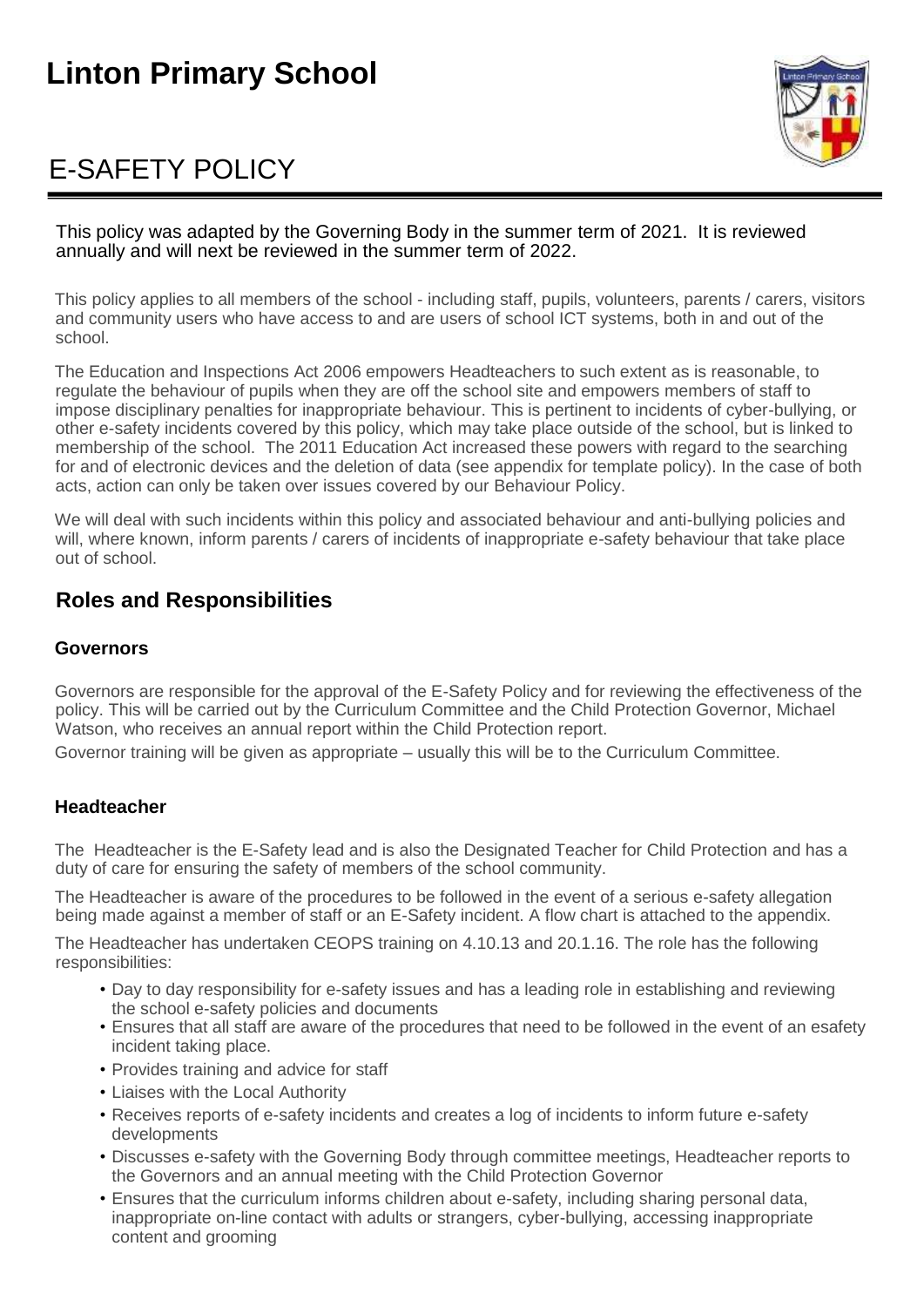• Ensures that the school IT system is protected by filtering and monitoring software, has appropriate protection. The Headteacher monitors reports through Policy Central Enterprise on a weekly basis.

# **School IT System**

The school will make sure that the IT system supports E-Safety and is as safe as possible. By purchase of appropriate SLAs, equipment and software, we will ensure that:

- The school's technical infrastructure is secure and is not open to misuse or malicious attack
- The school meets required e-safety technical requirements and any Local Authority E-Safety guidance that may apply.
- Users may only access the admin networks through a properly enforced password protection policy, in which passwords are regularly changed
- Filtering software, is applied and updated on a regular basis
- We keep up to date with e-safety technical information in order to effectively carry out their esafety role and to inform and update others as relevant
- The use of the internet and NORTLE is regularly monitored in order that any misuse can be investigated
- That monitoring software is in place and regularly updated
- Wireless systems are password protected and access is not given unless approved by the Headteacher
- Admin and Network Passwords are kept securely and locked away
- Pupils have access to their own log in password for Schools 360 and online software

#### **Teaching and Support Staff**

Staff are responsible for ensuring that they:

- **•** have an up to date awareness of e-safety matters and of the current school e-safety policy and practices
- **•** they have read, understood and signed the Staff Acceptable Use Policy (AUP)
- **•** they report any suspected misuse or problem to the Headteacher for investigation
- **•** ensure that all digital communications with pupils / parents / carers should be on a professional level and only carried out using official school systems
- **•** e-safety issues are embedded in all aspects of the curriculum and other activities
- **•** pupils understand and follow the e-safety and acceptable use policies
- **•** they monitor the use of digital technologies, mobile devices, cameras etc in lessons and other school activities (where allowed) and implement current policies with regard to these devices
- **•** in lessons where internet use is pre-planned pupils should be guided to sites checked as suitable for their use and that processes are in place for dealing with any unsuitable material that is found in internet searches

Any use of school mobile devices off school premises is applicable to our AUP. Staff should sign out any equipment taken home. Use on devices on home internet is discouraged. Monitoring software is still applicable at home and staff should be aware that use is monitored and checked on a weekly basis by the Headteacher.

### **Designated Person for Child Protection**

The Designated Person should be trained in e-safety issues and be aware of the potential for serious child protection / safeguarding issues to arise from:

• sharing of personal data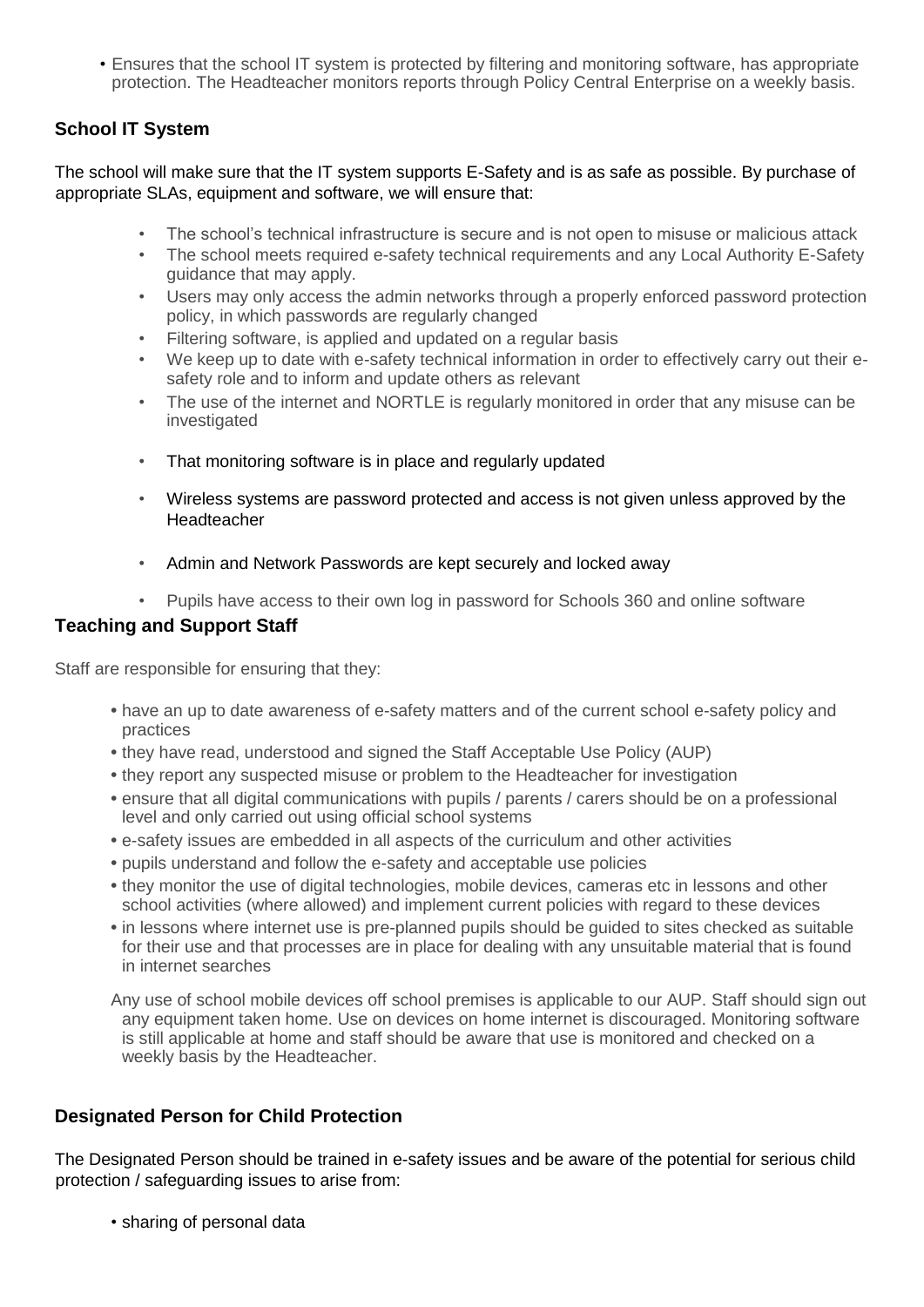- access to illegal / inappropriate materials
- inappropriate on-line contact with adults / strangers
- potential or actual incidents of grooming
- cyber-bullying

It is important to emphasise that these are child protection issues, not technical issues, simply that the technology provides additional means for child protection issues to develop

# **Pupils:**

Pupils are responsible for using the school digital technology systems in accordance with the Acceptable Use Policy

- need to understand the importance of reporting abuse, misuse or access to inappropriate materials and know how to do so
- will be aware of using technology safely and in acceptable boundaries
- should understand the importance of adopting good e-safety practice when using digital technologies out of school and realise that the school's E-Safety Policy covers their actions out of school, if related to their membership of the school

# **Parents / Carers**

Parents / Carers play a crucial role in ensuring that their children understand the need to use the internet and mobile devices in an appropriate way. The school will take every opportunity to help parents understand these issues through parents' evenings, newsletters, letters, website, NORTLE and information about e-safety events and campaigns.

Parents and carers will be encouraged to support the school in promoting good e-safety practice and to follow guidelines on the appropriate use of:

- **•** digital and video images taken at school events
- **•** access to the website, Schools 360 and on-line software
- **•** children do not bring personal devices to school

# **Community Users**

Community users do not currently have access to the school's ICT equipment. They are informed on first contact with the school that mobile devices should be switched off in the presence of pupils.

### **Our Curriculum**

Pupils will be taught to take a responsible approach to using technology and our curriculum is an essential part of the school's e-safety provision. Children and young people need the help and support of the school to recognise and avoid e-safety risks and build their resilience.

E-safety should be a focus in all areas of the curriculum and staff should reinforce e-safety messages across the curriculum.

The e-safety curriculum should be broad, relevant and provide progression, with opportunities for creative activities and will be provided in the following ways:

- A planned e-safety curriculum should be provided as part of Computing lessons and should be regularly revisited
- Key e-safety messages should be reinforced as part of a planned programme of assemblies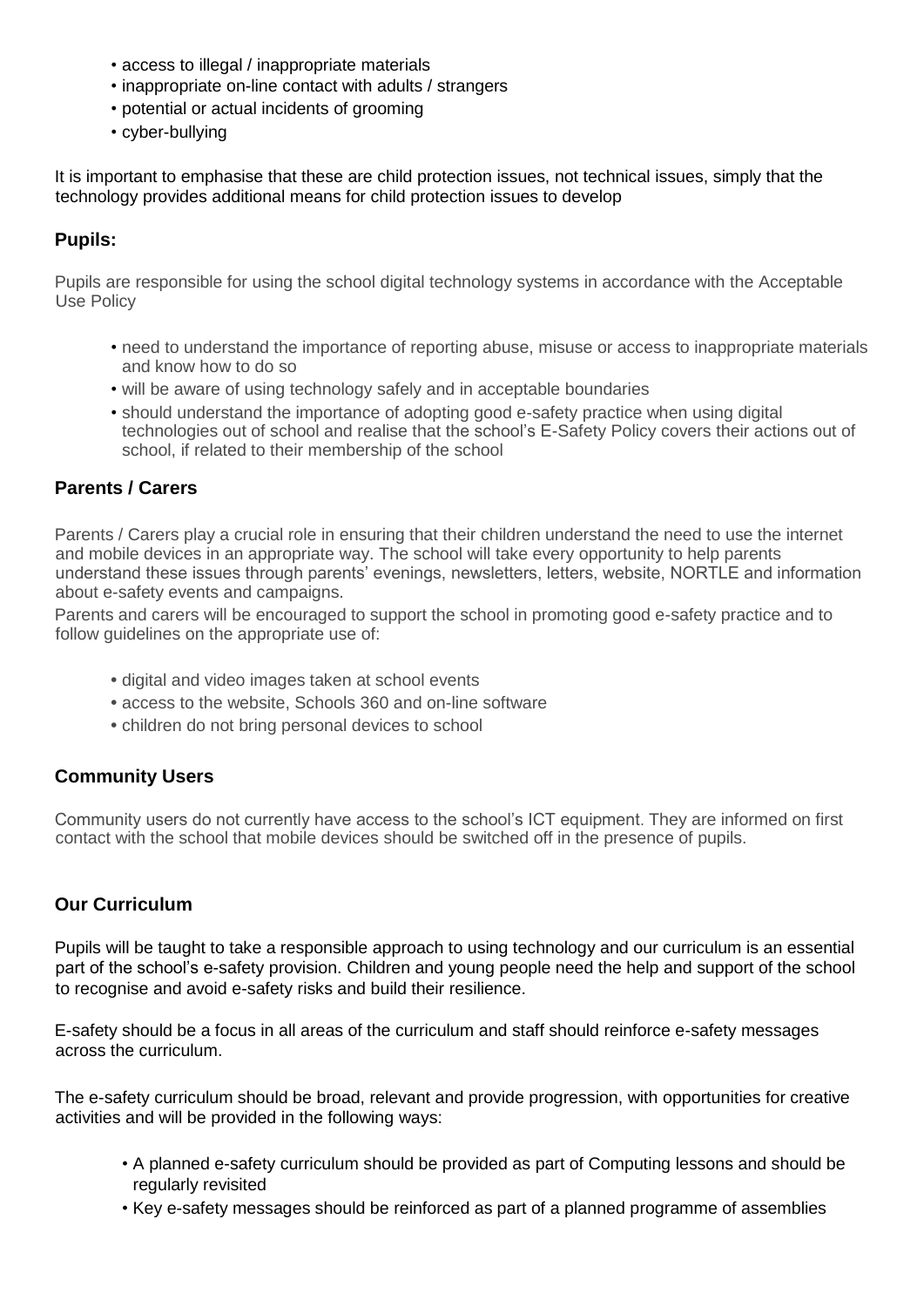- Pupils should be taught in all lessons to be critically aware of the content they access on-line and be guided by staff to the accuracy of information.
- Pupils should be helped to understand the need for the pupil Acceptable Use Agreement and encouraged to adopt safe and responsible use both within and outside school
- Staff should act as good role models in their use of digital technologies the internet and mobile devices
- in lessons where internet use is pre-planned, it is best practice that pupils should be guided to sites checked as suitable for their use and that processes are in place for dealing with any unsuitable material that is found in internet searches.
- Where pupils are allowed to freely search the internet, staff should be vigilant in monitoring the content of the websites the young people visit. A firewall is in place through LA network.
- It is accepted that from time to time, for good educational reasons, students may need to research topics (e.g. racism, drugs, discrimination) that would normally result in internet searches being blocked. In such a situation, staff can request that the LA ICT Team can temporarily remove those sites from the filtered list for the period of study. Any request to do so, should be auditable, with clear reasons for the need.

## **Use of digital and video images**

The development of digital imaging technologies has created significant benefits to learning, allowing staff and pupils instant use of images that they have recorded themselves or downloaded from the internet.

However, staff, parents / carers and pupils need to be aware of the risks associated with publishing digital images on the internet. Such images may provide avenues for cyberbullying to take place. Digital images may remain available on the internet forever and may cause harm or embarrassment to individuals in the short or longer term. The school will inform and educate users about these risks and will implement policies to reduce the likelihood of the potential for harm:

- When using digital images, staff should inform and educate pupils about the risks associated with the taking, use, sharing, publication and distribution of images. In particular they should recognise the risks attached to publishing their own images on the internet e.g. on social networking sites.
- In accordance with guidance from the Information Commissioner's Office, parents / carers are welcome to take videos and digital images of their children at school events for their own personal use (as such use in not covered by the Data Protection Act). To respect everyone's privacy and in some cases protection, these images should not be published on social networking sites, nor should parents / carers comment on any activities involving other pupils in the digital / video images.
- Staff and volunteers are allowed to take digital / video images to support educational aims, but must follow school policies concerning the sharing, distribution and publication of those images. Those images should only be taken on school equipment, the personal equipment of staff should not be used for such purposes.
- Care should be taken when taking digital / video images that pupils are appropriately dressed and are not participating in activities that might bring the individuals or the school into disrepute.
- Pupils must not take, use, share, publish or distribute images of others without their permission
- Photographs published on the website, or elsewhere that include pupils will be selected carefully and will comply with good practice guidance on the use of such images.
- Pupils' full names will not be used anywhere on a website or blog, particularly in association with photographs.
- Written permission from parents or carers will be obtained before photographs of pupils are published on the school website this is covered as part of the AUA signed by parents or carers at the start of the year
- Pupil's work can only be published with the permission of the pupil and parents or carers.

# **Data Protection**

Personal data will be recorded, processed, transferred and made available according to the Data Protection Act 1998 which states that personal data must be: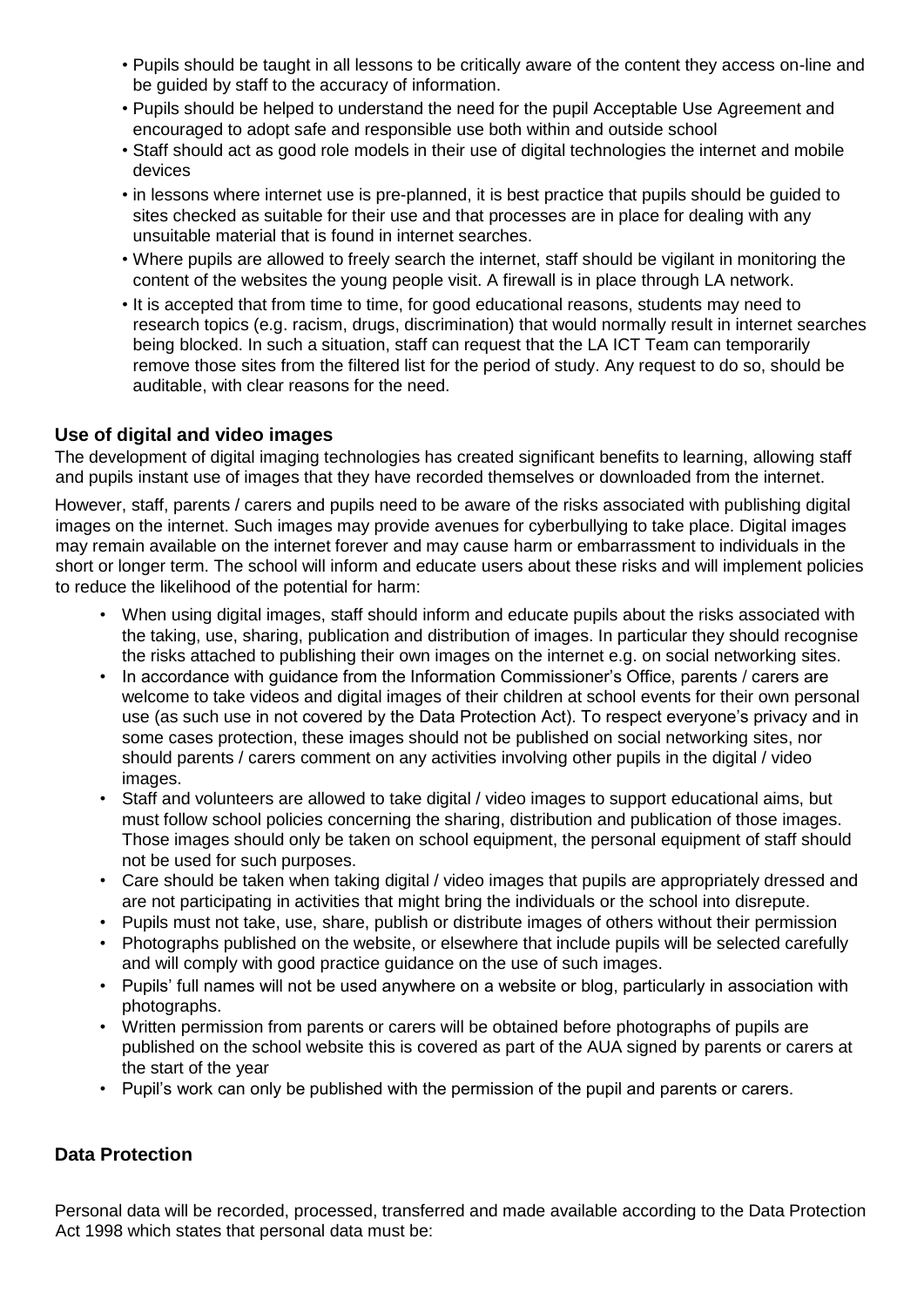- Fairly and lawfully processed
- Processed for limited purposes
- Adequate, relevant and not excessive
- Accurate
- Kept no longer than is necessary
- Processed in accordance with the data subject's rights
- Secure
- Only transferred to others with adequate protection.

Following a number of "high profile" losses of personal data by public organisations, schools are likely to be subject to greater scrutiny in their care and use of personal data.

The school must ensure that:

- It will hold the minimum personal data necessary to enable it to perform its function and it will not hold it for longer than necessary for the purposes it was collected for.
- Every effort will be made to ensure that data held is accurate, up to date and that inaccuracies are corrected without unnecessary delay.
- All personal data will be fairly obtained in accordance with the "Privacy Notice" and lawfully processed in accordance with the "Conditions for Processing".
- It has a Data Protection Policy
- It is registered as a Data Controller for the purposes of the Data Protection Act (DPA)
- The Headteacher is identified as the Responsible persons
- It has clear and understood arrangements for the security, storage and transfer of personal data
- Data subjects have rights of access and there are clear procedures for this to be obtained
- There are clear and understood policies and routines for the deletion and disposal of data
- There is a policy for reporting, logging, managing and recovering from information risk incidents
- There are clear Data Protection clauses in all contracts where personal data may be passed to third parties
- A policy about the use of cloud storage / cloud computing will be developed if necessary which ensure that such data storage meets the requirements laid down by the Information Commissioner's **Office**

Staff must ensure that they:

- At all times take care to ensure the safe keeping of personal data, minimising the risk of its loss or misuse.
- Use personal data only on secure password protected computers and other devices, ensuring that they are properly "logged-off" at the end of any session in which they are using personal data.
- Transfer data using encryption and secure password protected devices. School has provided each member of staff with an encrypted memory stick and this is the only device to be used on school machines.

When personal data is stored on any portable computer system, memory stick or any other removable media:

- the data must be encrypted and password protected
- the device must be password protected (many memory sticks / cards and other mobile devices cannot be password protected)
- the device must offer approved virus and malware checking software
- the data must be securely deleted from the device, in line with school policy (below) once it has been transferred or its use is complete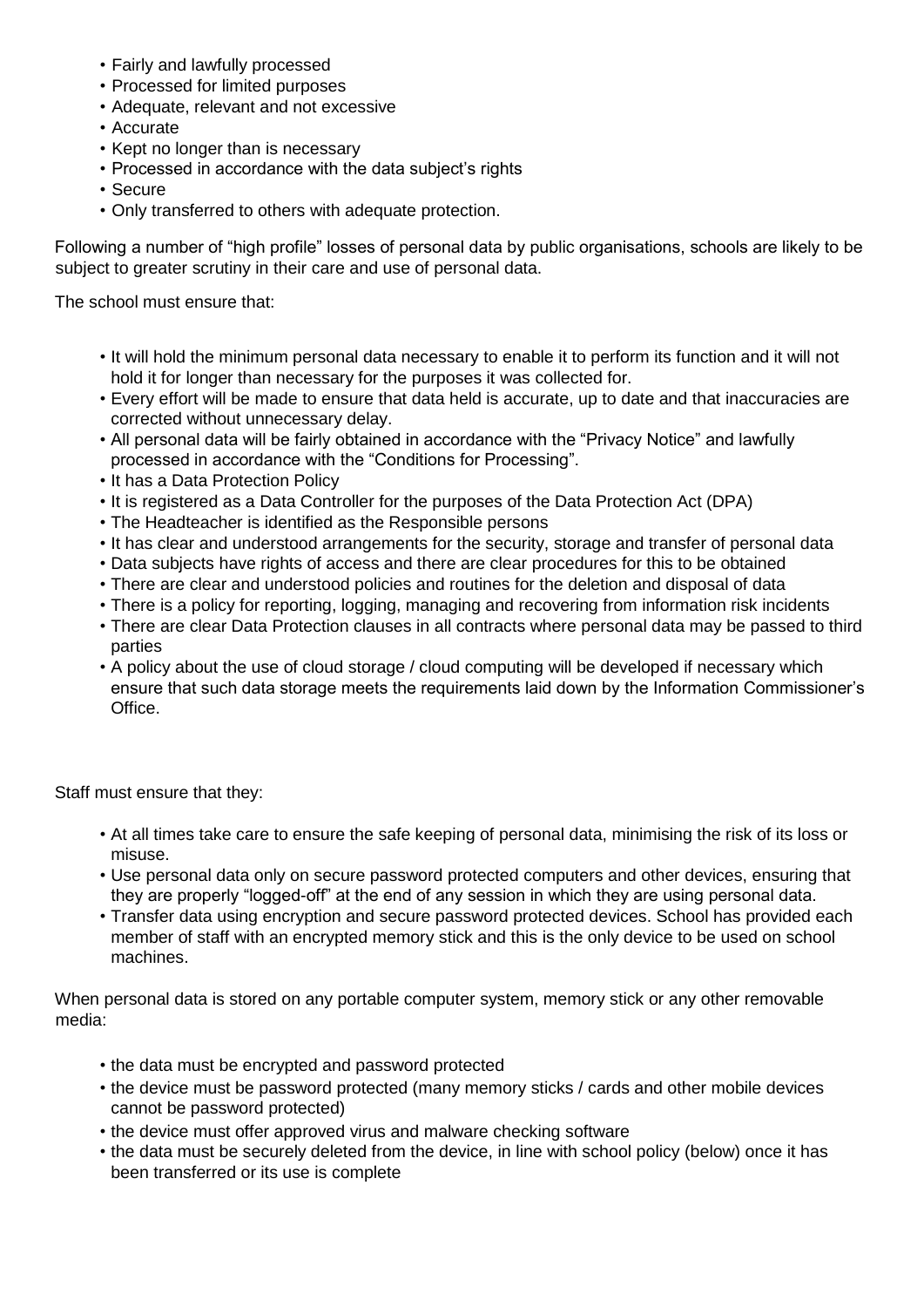# **Communications**

A wide range of rapidly developing communications technologies has the potential to enhance learning. The following table shows how the school currently considers the benefit of using these technologies for education outweighs their risks / disadvantages

|                                                                       | <b>Staff and Other Adults</b>                                                    |         |                             | <b>Pupils</b>                 |             |         |                             |                                  |
|-----------------------------------------------------------------------|----------------------------------------------------------------------------------|---------|-----------------------------|-------------------------------|-------------|---------|-----------------------------|----------------------------------|
| Communication<br><b>Technologies</b>                                  | Not allowed                                                                      | Allowed | times<br>Allowed at certain | staff<br>Allowed for selected | Not allowed | Allowed | times<br>Allowed at certain | permission<br>Allowed with staff |
| Mobile phones may be<br>brought to school                             |                                                                                  |         |                             |                               |             |         |                             |                                  |
| Use of mobile phones in<br>lessons                                    |                                                                                  |         |                             |                               |             |         |                             |                                  |
| Use of mobile phones in<br>social time                                |                                                                                  |         |                             |                               |             |         |                             |                                  |
| Taking photos on mobile<br>phones / cameras                           |                                                                                  |         |                             |                               |             |         |                             |                                  |
| Use of other mobile devices<br>eg tablets, gaming devices             | School has a set of ipads which are used by staff and children<br>during school. |         |                             |                               |             |         |                             |                                  |
| Use of personal email<br>addresses in school, or on<br>school network |                                                                                  |         |                             |                               |             |         |                             |                                  |
| Use of school email for<br>personal emails                            |                                                                                  |         |                             |                               |             |         |                             |                                  |
| Use of messaging apps                                                 | Messaging apps have been disabled on ipads                                       |         |                             |                               |             |         |                             |                                  |
| Use of social media                                                   |                                                                                  |         |                             |                               |             |         |                             |                                  |
| Use of blogs                                                          |                                                                                  |         |                             |                               |             |         |                             |                                  |

When using communication technologies, the school considers the following as good practice:

**•** The official school email service may be regarded as safe and secure and is monitored. Users should be aware that email communications are monitored. Staff should therefore use only the school email service to communicate with others when in school, or on school systems (e.g. by remote access).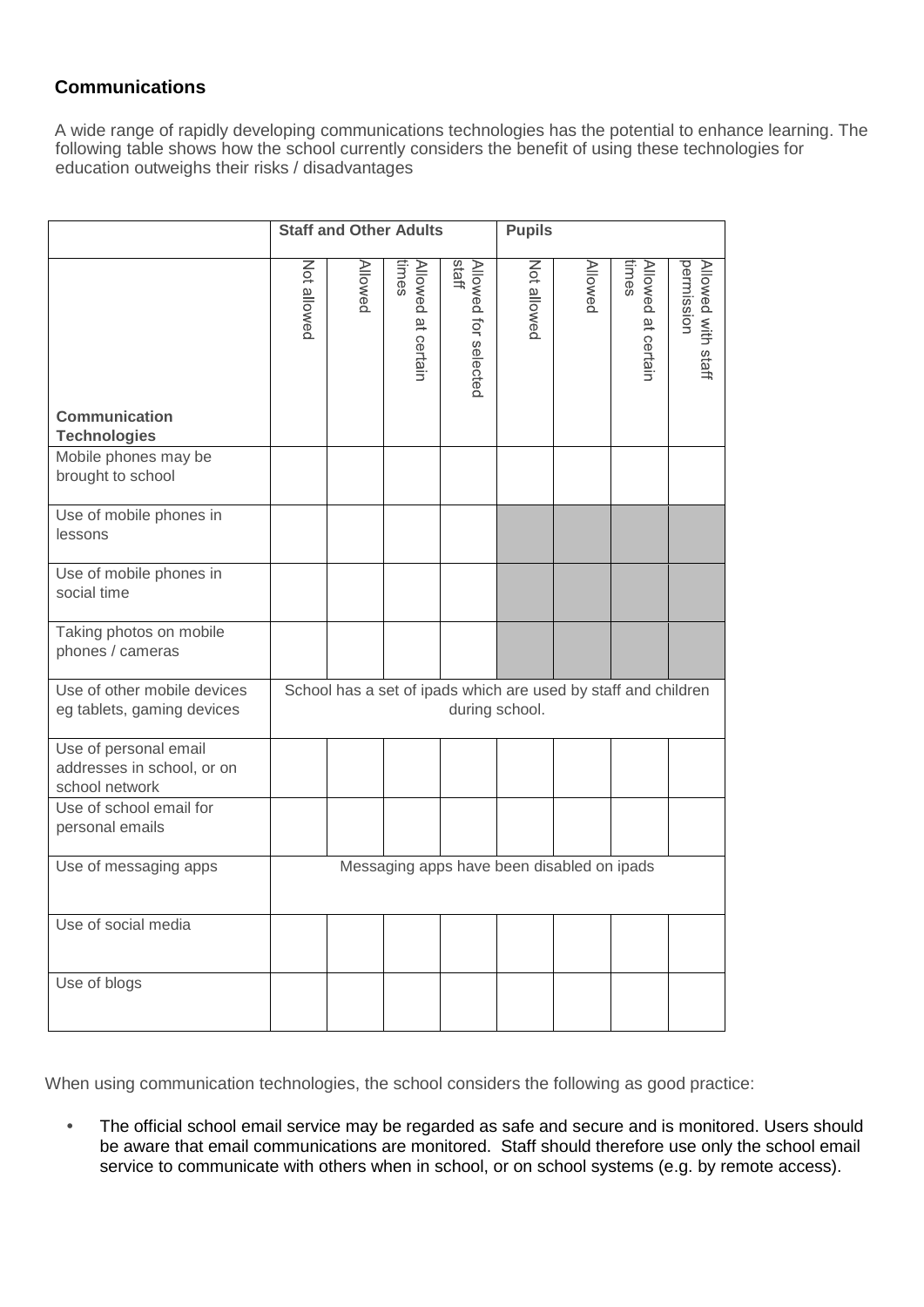- **•** Users must immediately report, to the nominated person in accordance with the school policy, the receipt of any communication that makes them feel uncomfortable, is offensive, discriminatory, threatening or bullying in nature and must not respond to any such communication.
- **•** Any digital communication between staff and pupils or parents / carers (email, chat, Schools 360 etc) must be professional in tone and content. These communications may only take place on official (monitored) school systems. Personal email addresses, text messaging or social media must not be used for these communications.
- **•** Pupils will send e-mails through the school admin system and will be assisted by the Admin Officer to do so.
- **•** Pupils should be taught about e-safety issues, such as the risks attached to the sharing of personal details. They should also be taught strategies to deal with inappropriate communications and be reminded of the need to communicate appropriately when using digital technologies.
- **•** Personal information should not be posted on the school website and only official email addresses should be used to identify members of staff.

### **Social Media - Protecting Professional Identity**

We have adopted NCC Code of Conduct which details Social Media Use and with an increase in use of all types of social media for professional and personal purposes this policy should be followed as is sets out clear guidance for staff to manage risk and behaviour online.

This is paramount for the protection of pupils, the school and the individual when publishing any material online.

Expectations for teachers' professional conduct are set out in 'Teachers Standards 2012'. While, Ofsted's e-safety framework 2012, reviews how a school protects and educates staff and pupils in their use of technology, including what measures would be expected to be in place to intervene and support should a particular issue arise.

All schools and local authorities have a duty of care to provide a safe learning environment for pupils and staff. Schools and local authorities could be held responsible, indirectly for acts of their employees in the course of their employment.

Staff members who harass, cyberbully, discriminate on the grounds of sex, race or disability or who defame a third party may render the school or local authority liable to the injured party. Reasonable steps to prevent predictable harm must be in place.

The school provides the following measures to ensure reasonable steps are in place to minimise risk of harm to pupils, staff and the school through limiting access to personal information:

- Training to include: acceptable use; social media risks; checking of settings; data protection; reporting issues.
- Clear reporting guidance, including responsibilities, procedures and sanctions  $\Box$  Risk assessment, including legal risk

School staff should ensure that:

- No reference should be made in social media to pupils, parents / carers or school staff
- They do not engage in online discussion on personal matters relating to members of the school community
- Personal opinions should not be attributed to the school or local authority
- Security settings on personal social media profiles are regularly checked to minimise risk of loss of personal information.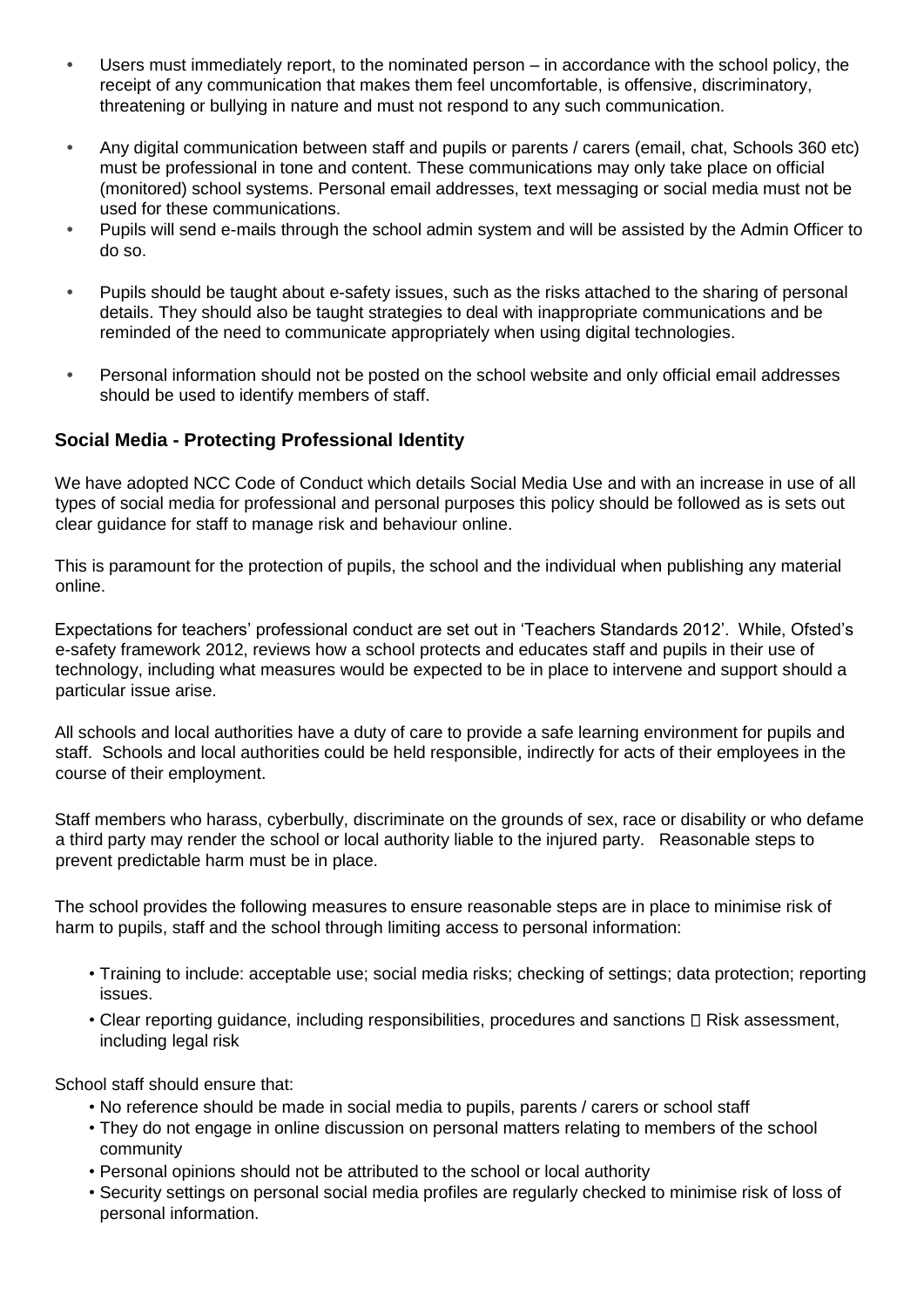The school currently does not use social media for professional purposes.

#### **Unsuitable / inappropriate activities**

Some internet activity eg accessing child abuse images or distributing racist material is illegal and would obviously be banned from school and all other technical systems.

Other activities eg cyber-bullying would be banned and could lead to criminal prosecution.

There are however a range of activities which may, generally, be legal but would be inappropriate in a school context, either because of the age of the users or the nature of those activities.

The school believes that the activities referred to in the following section would be inappropriate in a school context and that users, as defined below, should not engage in these activities in school or outside school when using school equipment or systems. The school policy restricts usage as follows:

| <b>User Actions</b>                                                                                                                                                   |                                                                                                                                                                                  | Acceptable | $\omega$<br>certain times<br>Acceptable | for nominated<br>Acceptable<br>users | Unacceptable | Unacceptable<br>and illegal |
|-----------------------------------------------------------------------------------------------------------------------------------------------------------------------|----------------------------------------------------------------------------------------------------------------------------------------------------------------------------------|------------|-----------------------------------------|--------------------------------------|--------------|-----------------------------|
| <b>Users shall not</b><br>visit Internet<br>sites, make, post,                                                                                                        | Child sexual abuse images - The making, production or distribution of<br>indecent images of children. Contrary to The Protection of Children Act<br>1978                         |            |                                         |                                      |              | X                           |
| download,<br>upload, data<br>transfer,                                                                                                                                | Grooming, incitement, arrangement or facilitation of sexual acts against<br>children Contrary to the Sexual Offences Act 2003.                                                   |            |                                         |                                      |              | X                           |
| communicate or<br>pass on,<br>material,<br>remarks,                                                                                                                   | Possession of an extreme pornographic image (grossly offensive,<br>disgusting or otherwise of an obscene character) Contrary to the Criminal<br>Justice and Immigration Act 2008 |            |                                         |                                      |              | X                           |
| proposals or<br>comments that<br>contain or relate                                                                                                                    | criminally racist material in UK - to stir up religious hatred (or hatred on<br>the grounds of sexual orientation) - contrary to the Public Order Act 1986                       |            |                                         |                                      |              | X                           |
| $\mathsf{to}$ :                                                                                                                                                       | pornography                                                                                                                                                                      |            |                                         |                                      | X.           |                             |
|                                                                                                                                                                       | promotion of any kind of discrimination                                                                                                                                          |            |                                         |                                      | X            |                             |
|                                                                                                                                                                       | threatening behaviour, including promotion of physical violence or mental<br>harm                                                                                                |            |                                         |                                      | X            |                             |
|                                                                                                                                                                       | any other information which may be offensive to colleagues or breaches<br>the integrity of the ethos of the school or brings the school into disrepute                           |            |                                         |                                      | X            |                             |
| Using school systems to run a private business                                                                                                                        |                                                                                                                                                                                  |            |                                         |                                      | X            |                             |
| Using systems, applications, websites or other mechanisms that bypass the filtering or other<br>safeguards employed by the school / academy                           |                                                                                                                                                                                  |            |                                         |                                      | X            |                             |
| Infringing copyright                                                                                                                                                  |                                                                                                                                                                                  |            |                                         |                                      | Χ            |                             |
| Revealing or publicising confidential or proprietary information (e.g. financial / personal information,<br>databases, computer / network access codes and passwords) |                                                                                                                                                                                  |            |                                         |                                      | X.           |                             |
|                                                                                                                                                                       | Creating or propagating computer viruses or other harmful files                                                                                                                  |            |                                         |                                      | Χ            |                             |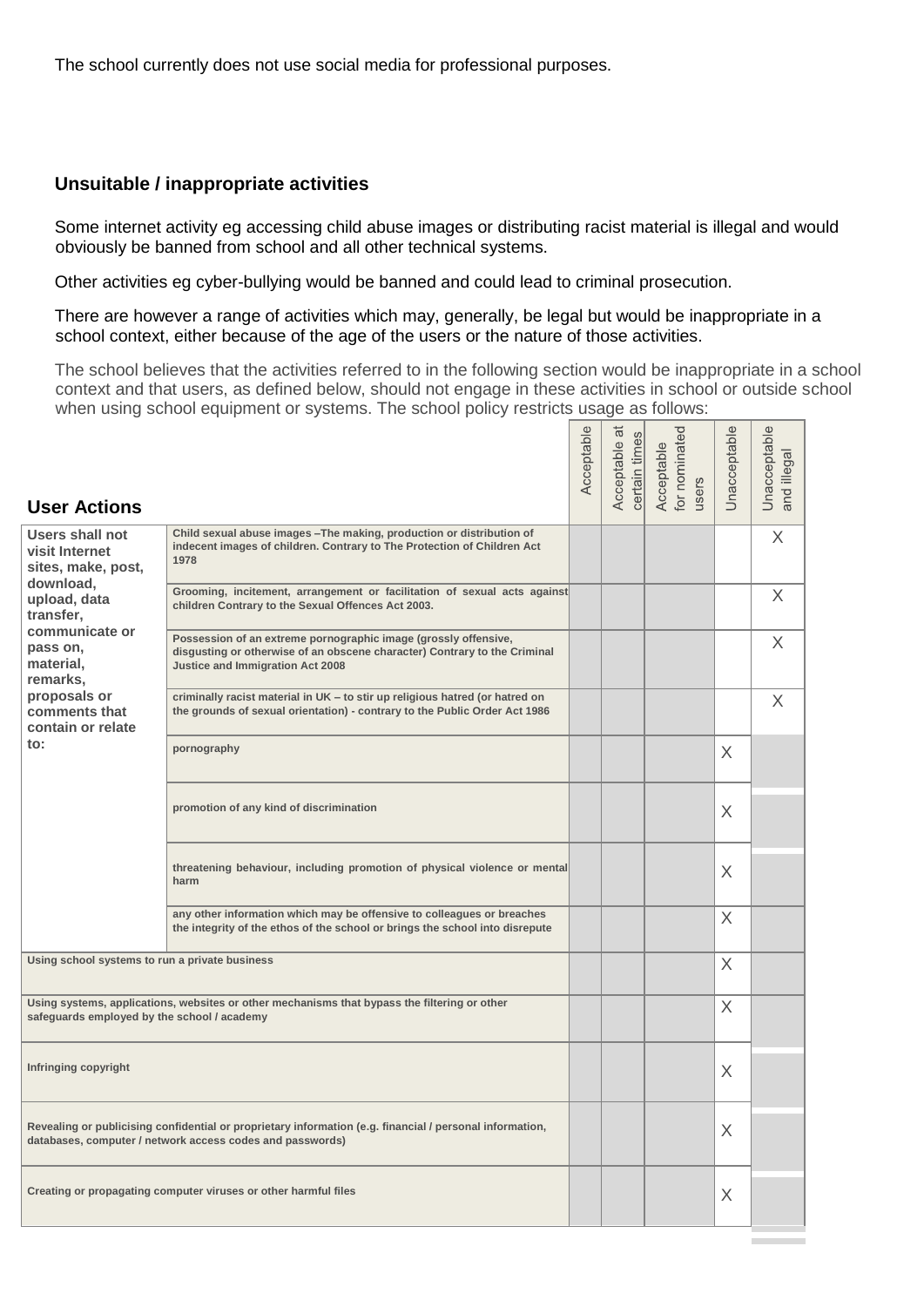| Unfair usage (downloading / uploading large files that hinders others in their use of the internet) |   |   | X       |  |
|-----------------------------------------------------------------------------------------------------|---|---|---------|--|
| On-line gaming (educational)                                                                        |   |   | X       |  |
| On-line gaming (non-educational)                                                                    |   |   | X       |  |
| On-line gambling                                                                                    |   |   | X       |  |
| On-line shopping                                                                                    |   | X |         |  |
| <b>File sharing</b>                                                                                 |   | X |         |  |
| Use of social media                                                                                 | X |   |         |  |
| Use of messaging apps                                                                               |   |   | X       |  |
| Use of video broadcasting e.g. Youtube                                                              |   |   | $\sf X$ |  |

# **Responding to incidents of misuse**

NCC Guidance should be followed for managing incidents – a copy is placed next to each set of IT equipment to assist staff.

# **Illegal Incidents**

**If there is any suspicion that the web site(s) concerned may contain child abuse images, or if there is any other suspected illegal activity, refer to the right hand side of the Flowchart (below and appendix) for responding to online safety incidents and report immediately to the police.**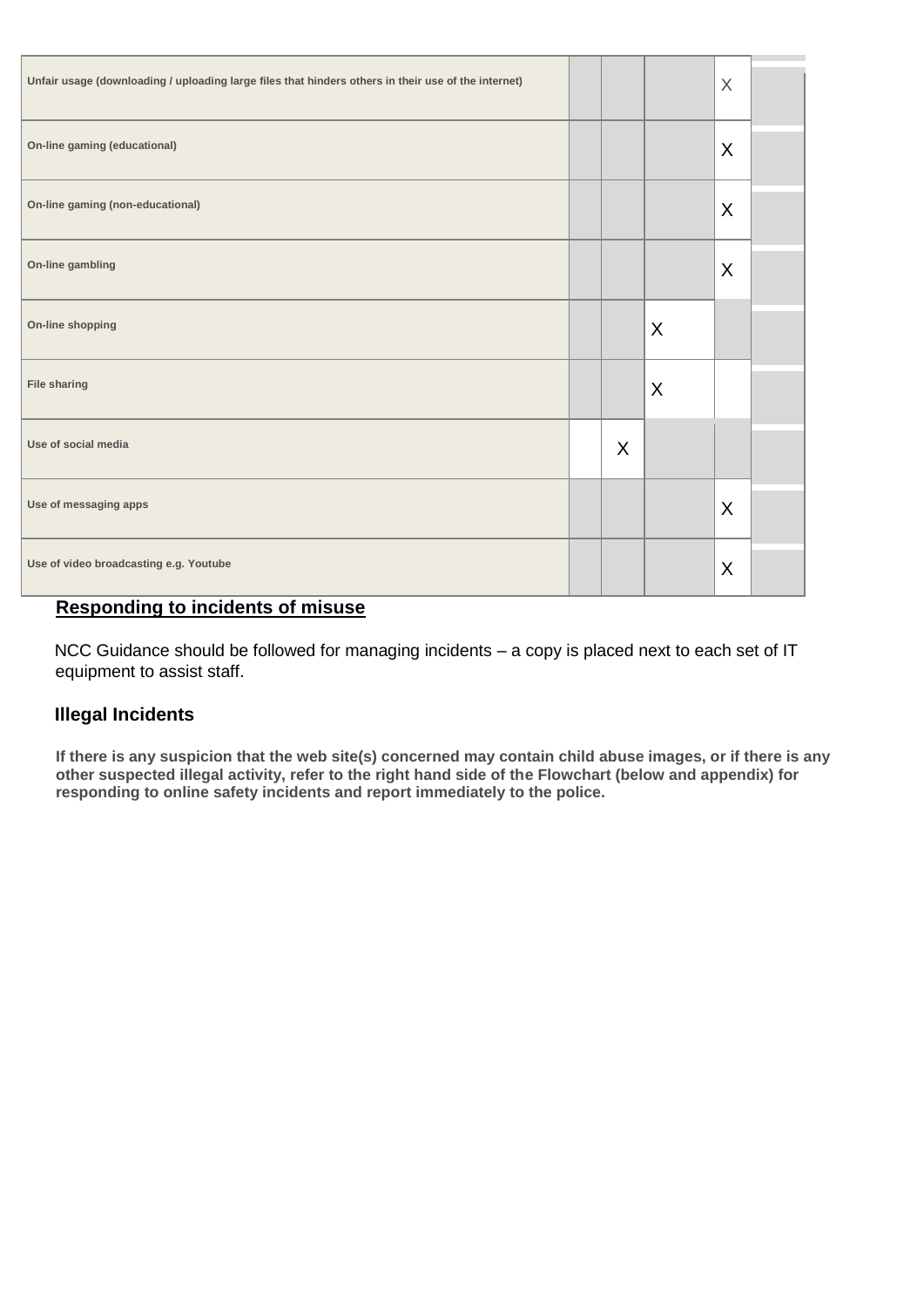

### **Other Incidents**

It is hoped that all members of the school community will be responsible users of digital technologies, who understand and follow school policy. However, there may be times when infringements of the policy could take place, through careless or irresponsible or, very rarely, through deliberate misuse.

In the event of suspicion, all steps in this procedure should be followed: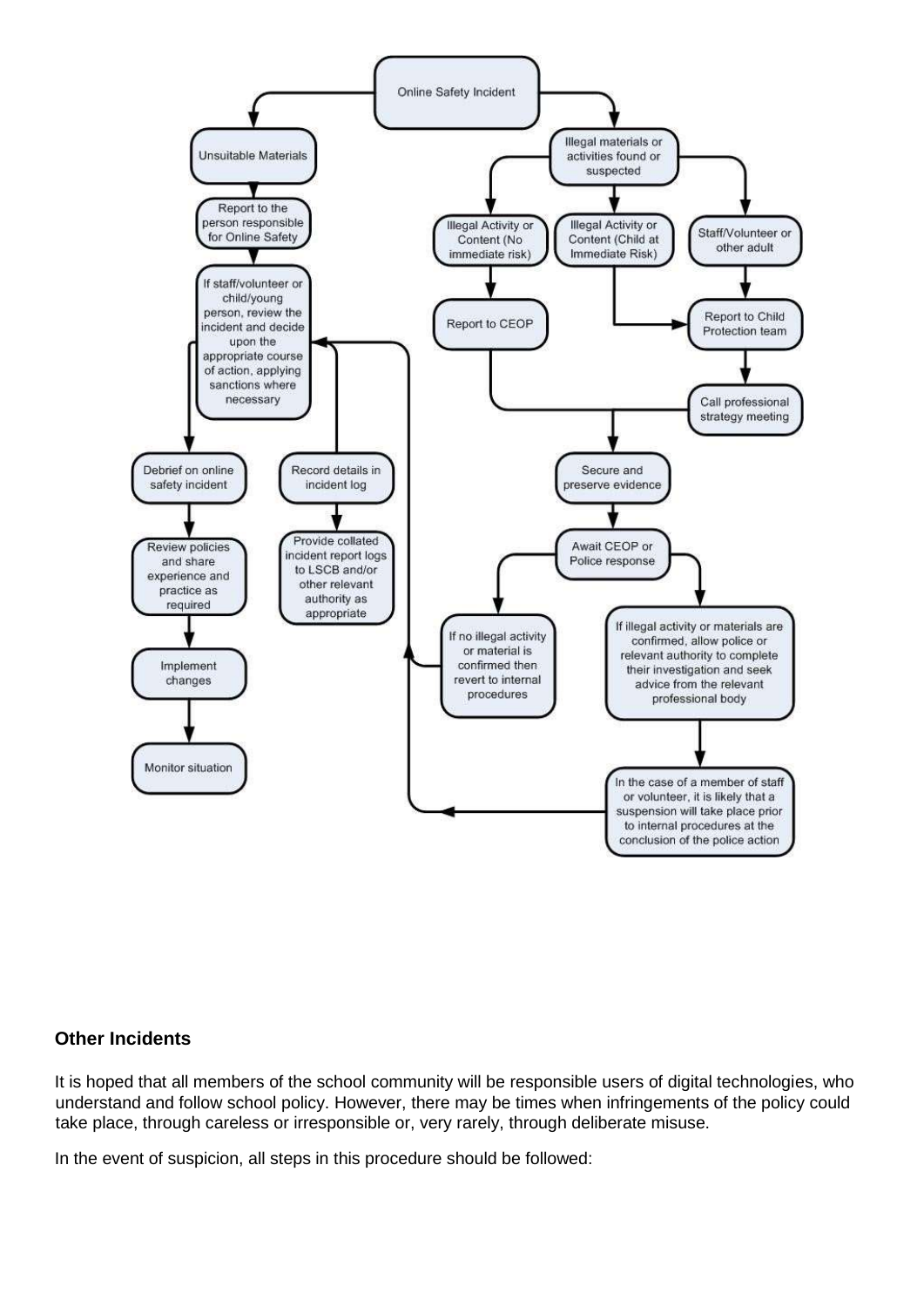- Have more than one person involved in this process. This is vital to protect individuals if accusations are subsequently reported. In our case this will be the Headteacher and the Child Protection Governor. Concerns will be reported to the NCC officer responsible for E-Safety incidents.
- Conduct the procedure using a designated computer that will not be used by young people and if necessary can be taken off site by the police should the need arise. Use the same computer for the duration of the procedure.
- It is important to ensure that the relevant staff should have appropriate internet access to conduct the procedure, but also that the sites and content visited are closely monitored and recorded (to provide further protection).
- Record the U.R.L. of any site containing the alleged misuse and describe the nature of the content causing concern. It may also be necessary to record and store screenshots of the content on the machine being used for investigation. These may be printed, signed, and attached to the form (except in the case of images of child sexual abuse – see below)
- Once this has been completed and fully investigated the group will need to judge whether this concern has substance or not. If it does then appropriate action will be required and could include the following:
	- Internal response or discipline procedures
	- Involvement by Local Authority or national / local organisation (as relevant).
	- Police involvement and/or action
- If content being reviewed includes images of Child abuse then the monitoring should be halted and referred to the Police immediately.
- Other instances to report to the police would include:
	- *•* incidents of 'grooming' behaviour
	- *•* the sending of obscene materials to a child
- adult material which potentially breaches the Obscene Publications Act
	- criminally racist material
- other criminal conduct, activity or materials
- Isolate the computer in question as best you can. Any change to its state may hinder a later police investigation.

It is important that all of the above steps are taken as they will provide an evidence trail for the school and possibly the police and demonstrate that visits to these sites were carried out for child protection purposes. The completed form should be retained for evidence and reference purposes.

# **School Actions and Sanctions**

It is more likely that the school will need to deal with incidents that involve inappropriate rather than illegal misuse.

It is important that any incidents are dealt with as soon as possible in a proportionate manner, and that members of the school community are aware that incidents have been dealt with. It is intended that incidents of misuse will be dealt with through normal behaviour or disciplinary procedures as follows: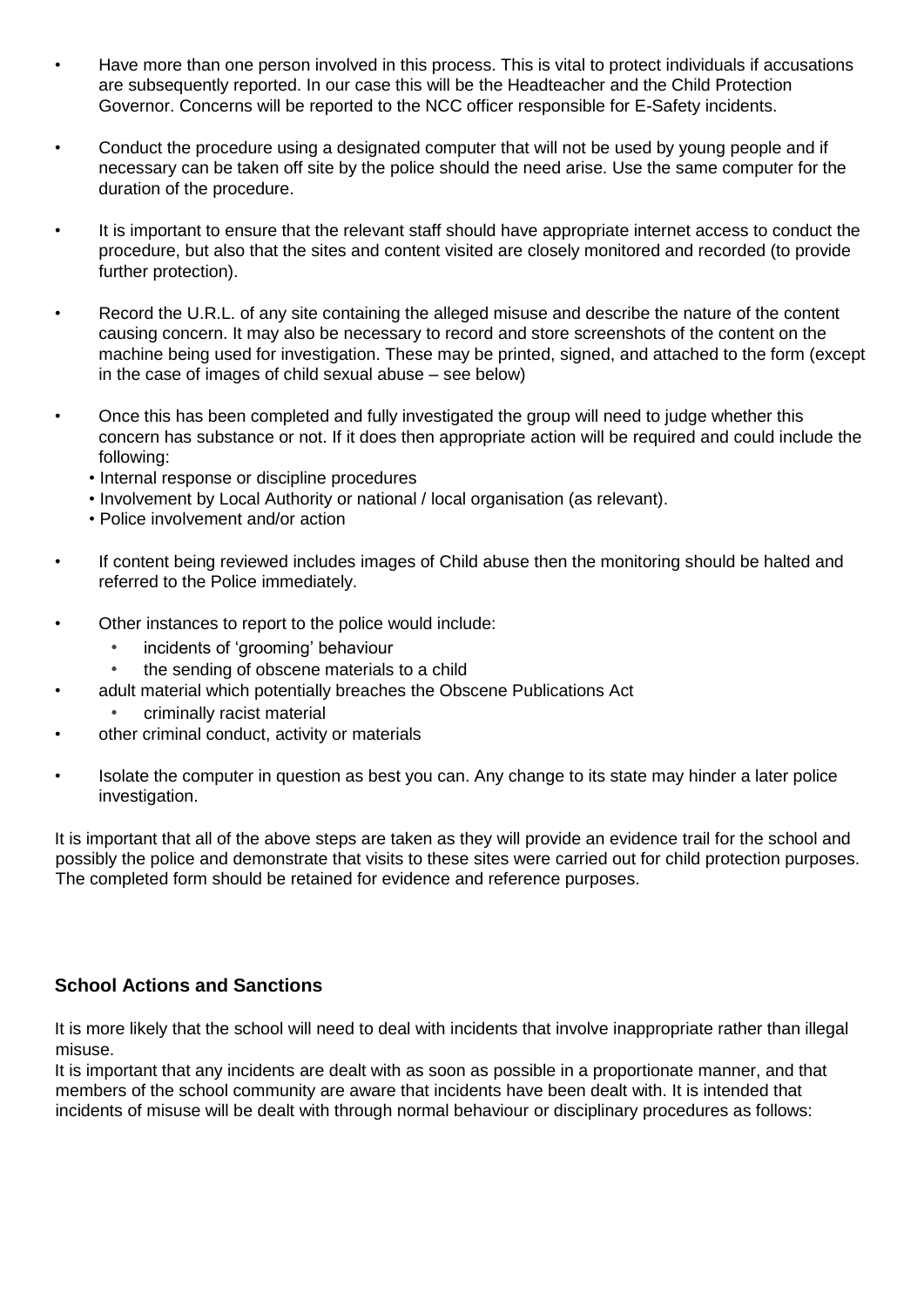# **Pupils**

| Incidents:                                                                                                                                                         | Refer to class teacher | Refer to Headteacher | Refer to Police | for action re filtering / security etc<br>Refer to technical support staff | nform parents / carers | Removal of network / internet<br>access rights | Warning | Further sanction eg detention /<br>noisuloxe |
|--------------------------------------------------------------------------------------------------------------------------------------------------------------------|------------------------|----------------------|-----------------|----------------------------------------------------------------------------|------------------------|------------------------------------------------|---------|----------------------------------------------|
| Deliberately accessing or trying to access material that<br>could be considered illegal (see list in earlier section on<br>unsuitable / inappropriate activities). |                        | X                    | X               |                                                                            | X                      | X                                              | Χ       | X                                            |
| Unauthorised use of non-educational sites during lessons                                                                                                           |                        | X                    |                 |                                                                            |                        |                                                | X       |                                              |
| Unauthorised use of mobile phone / digital camera / other<br>mobile device                                                                                         |                        | X                    |                 |                                                                            |                        |                                                | X       |                                              |
| Unauthorised use of social media / messaging apps /<br>personal email                                                                                              |                        | X                    |                 |                                                                            |                        |                                                |         |                                              |
| Unauthorised downloading or uploading of files                                                                                                                     | X                      | X                    |                 | X                                                                          |                        |                                                |         |                                              |
| Allowing others to access school / academy network by<br>sharing username and passwords                                                                            |                        | X                    |                 |                                                                            | X                      |                                                | X       | X                                            |
| Attempting to access or accessing the school / academy<br>network, using another student's / pupil's account                                                       | X                      | X                    |                 |                                                                            | X                      |                                                |         |                                              |
| Attempting to access or accessing the school / academy<br>network, using the account of a member of staff                                                          |                        | X                    |                 |                                                                            | X                      |                                                | X       | X                                            |
| Corrupting or destroying the data of other users                                                                                                                   | X                      | X                    |                 | Χ                                                                          | Χ                      | X                                              | X       | X                                            |
| Sending an email, text or message that is regarded as<br>offensive, harassment or of a bullying nature                                                             |                        | Χ                    |                 |                                                                            | Χ                      |                                                | X       | Χ                                            |
| Continued infringements of the above, following previous<br>warnings or sanctions                                                                                  |                        | X                    | X               |                                                                            | X                      |                                                |         | X                                            |
| Actions which could bring the school into disrepute or breach<br>the integrity of the ethos of the school                                                          |                        | X                    |                 |                                                                            | X                      | X                                              | X       | X                                            |
| Using proxy sites or other means to subvert the school's /<br>academy's filtering system                                                                           |                        | X                    |                 | X                                                                          | X                      |                                                |         | X                                            |
| Accidentally accessing offensive or pornographic material<br>and failing to report the incident                                                                    | X                      | X                    |                 |                                                                            | X                      |                                                |         |                                              |
| Deliberately accessing or trying to access offensive or<br>pornographic material                                                                                   |                        | X                    | X               |                                                                            | X                      |                                                |         | X                                            |
| Receipt or transmission of material that infringes the<br>copyright of another person or infringes the Data Protection<br>Act                                      |                        | X                    |                 |                                                                            | X                      |                                                | X       | X                                            |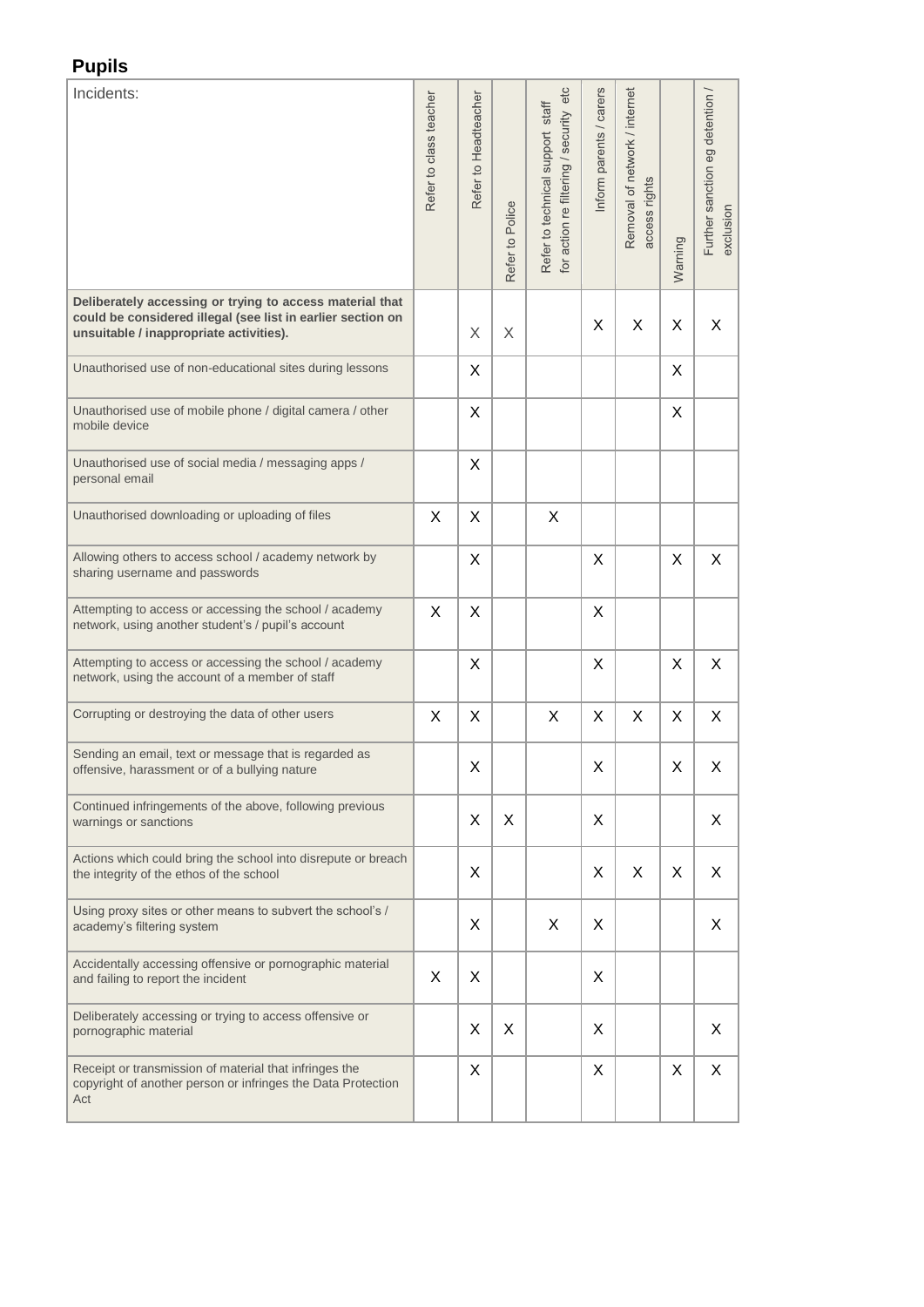| <b>Staff</b>                                                                                                                                                                | <b>Actions</b>       |                               |                 |                                                                 |         |            |                     |
|-----------------------------------------------------------------------------------------------------------------------------------------------------------------------------|----------------------|-------------------------------|-----------------|-----------------------------------------------------------------|---------|------------|---------------------|
| Incidents:                                                                                                                                                                  | Refer to Headteacher | Refer to Local Authority / HR | Refer to Police | Refer to Technical Support Staff<br>for action re filtering etc | Warning | Suspension | Disciplinary action |
| Deliberately accessing or trying to access material<br>that could be considered illegal (see list in earlier<br>section on unsuitable / inappropriate activities).          | X                    | X                             | X               |                                                                 |         | X          | X                   |
| Inappropriate personal use of the internet / social media /<br>personal email                                                                                               | X                    | X                             |                 |                                                                 | X       |            |                     |
| Unauthorised downloading or uploading of files                                                                                                                              | X                    |                               |                 | X                                                               |         |            |                     |
| Allowing others to access school network by sharing<br>username and passwords or attempting to access or<br>accessing the school network, using another person's<br>account | X                    |                               |                 | X                                                               | X       |            |                     |
| Careless use of personal data e.g. holding or transferring<br>data in an insecure manner                                                                                    | X                    | X                             |                 |                                                                 | X       |            | X                   |
| Deliberate actions to breach data protection or network<br>security rules                                                                                                   | X                    | X                             | X               |                                                                 |         | X          | X                   |
| Corrupting or destroying the data of other users or<br>causing deliberate damage to hardware or software                                                                    |                      | X                             | X               |                                                                 |         | X          | X                   |
| Sending an email, text or message that is regarded as<br>offensive, harassment or of a bullying nature                                                                      | X                    | X                             | X               |                                                                 | X       |            | X                   |
| Using personal email / social networking / instant<br>messaging / text messaging to carrying out digital<br>communications with students / pupils                           | X                    | X                             |                 |                                                                 | X       |            |                     |
| Actions which could compromise the staff member's<br>professional standing                                                                                                  | X                    |                               |                 |                                                                 | X       |            | X                   |
| Actions which could bring the school / academy into<br>disrepute or breach the integrity of the ethos of the school<br>/ academy                                            | X                    | X                             |                 |                                                                 | X       | X          | X                   |
| Using proxy sites or other means to subvert the school's/<br>academy's filtering system                                                                                     | X                    | X                             |                 | X                                                               | X       |            | X                   |
| Accidentally accessing offensive or pornographic material<br>and failing to report the incident                                                                             | X                    | X                             | X               | X                                                               |         |            |                     |
| Deliberately accessing or trying to access offensive or<br>pornographic material                                                                                            | X                    | X                             | X               | X                                                               |         | X          | X                   |
| Breaching copyright or licensing regulations                                                                                                                                | X                    |                               |                 |                                                                 | X       |            |                     |
| Continued infringements of the above, following previous<br>warnings or sanctions                                                                                           | X                    | X                             |                 |                                                                 |         | X          | X                   |